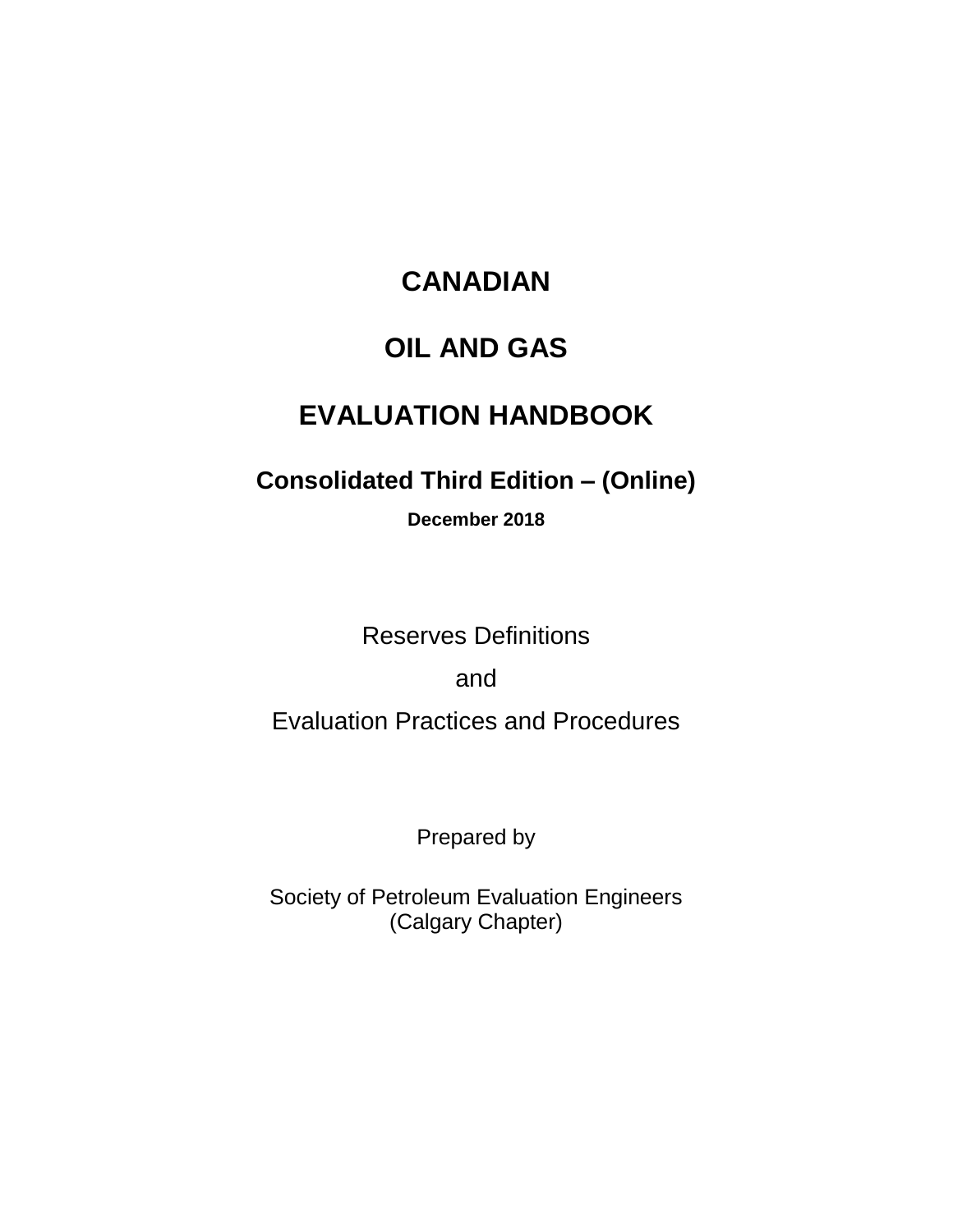#### **DESCRIPTIVE EXAMPLE**

#### **Background**

A regionally extensive, tight gas accumulation has been drilled and logged by a total of eight wells. Three of these wells were subsequently completed, hydraulically fractured and either successfully flow tested or put on long term production, as illustrated in **Figure 2-50**. The pool is considered analogous to a similar accumulation located 20 miles away, which was originally developed on 80-acre spacing with vertical wells and has recently been drilled on 320-acre spacing with horizontal wells. The operator of this new pool is expecting to drill to a similar well density using horizontal wells. The depositional environment is considered low energy and continuous, with no significant changes expected over moderate distances of one to three miles. The available seismic data does not indicate the presence of faulting. Based on a thorough review of all the geological parameters available a net pay map, it has been constructed at the Best estimate level of confidence.

A reasonable interpretation of which lands could be considered for Undeveloped Reserves related to future drilling is presented in **Figure 2-50**. Additionally, given the tight gas accumulation is regional and generally observed in all the wells drilled in the region, the portions of the pool classified as discovered and undiscovered must also be identified. In this example a two-mile distance away from tested well control is considered reasonable to be considered discovered.



**Figure 2-50** Distance from a control point example.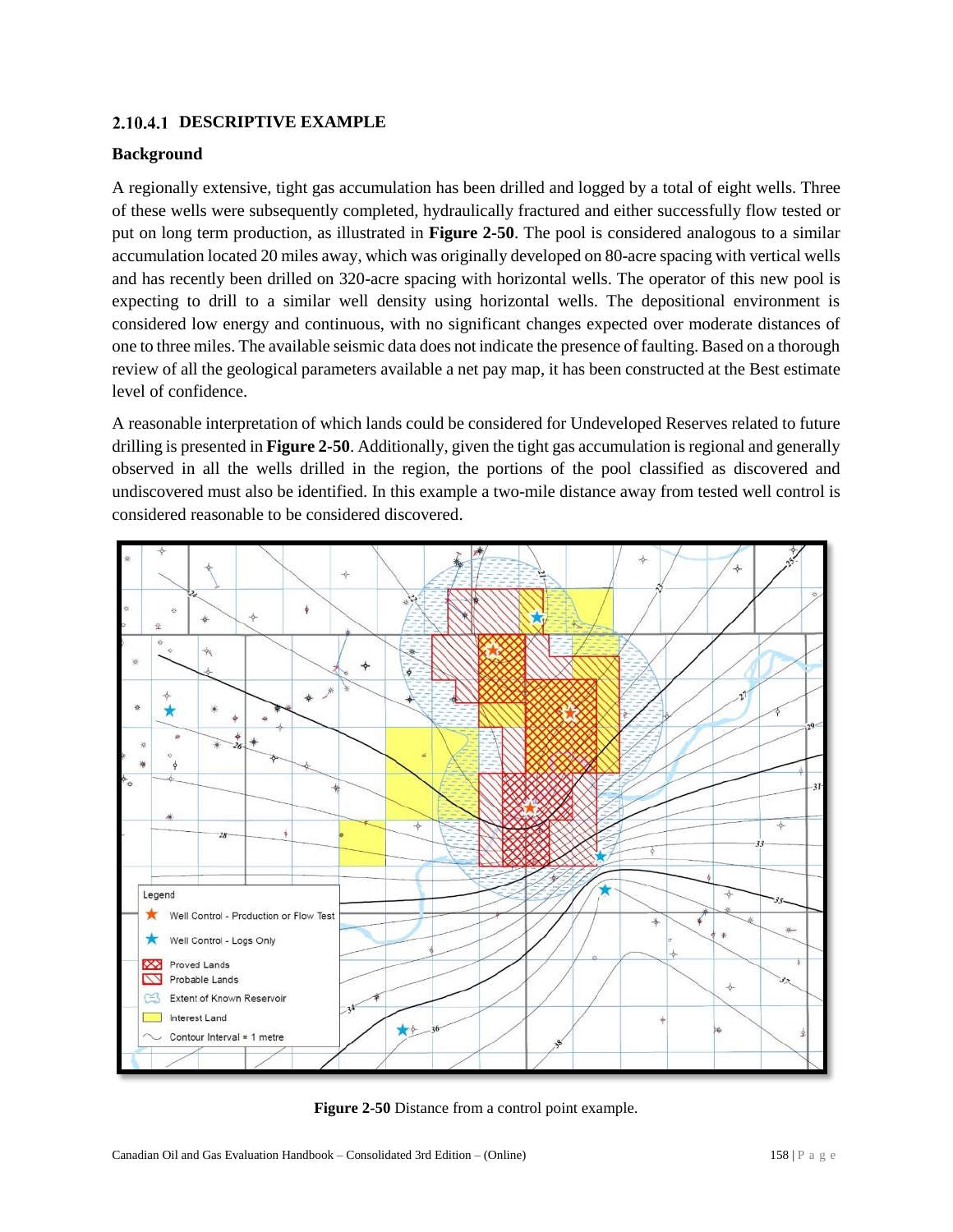All assets with Reserves previously assigned (opening balances) should only have change records associated with production, economic factors and technical revisions.

Change records for discoveries, extensions, infill drilling, improved recovery, and acquired or disposed interest additions or reductions in a year, will be identified as such and will only have an additional change record for production in the period.

Production change records should match the total production as recorded in a company's accounting statements less adjustments for inventory. Hence production includes all volumes produced from existing developed assets since the last evaluation, production from acquired assets between the closing date of the acquisition and the evaluation date, and production from disposition assets prior to closing.

Mid-term updates to Reserves are only representative of reserve changes up to that date. The completion of a subsequent evaluation used for disclosure must use change records that represent the changes between the last disclosed evaluation and the current evaluation effective date. This means that discoveries, extensions, infill drilling, and improved recovery entities originally evaluated and added in a mid-term update evaluation will continue to be reconciled per their original addition change category in the period reconciled, and therefore, will not contain technical revisions.

#### **ACQUISITIONS AND DISPOSITIONS**

It is important to understand the meanings attributed to dates when dealing with acquisitions and dispositions. Acquisitions and dispositions can only be recorded when a deal has closed. Until closing has occurred, an acquiring company does not own any interest in a property and a selling company has not disposed of their interest. The closing date is the date when all the conditions of a purchase and sale agreement have been met and funds and interests are transferred.

The closing date is not to be confused with the *effective date of a purchase and sale agreement*. The *effective date of a purchase and sale agreement* simply represents the date at which adjustments are determined. Operational revenues and expenses between the effective date of a purchase and sale agreement and the closing date are applied against the offering as a cash adjustment and typically only adjusts the final transfer of funds or equities between the parties to close the deal.

Acquisition change records are recorded as the sum of the remaining Reserves assessed as of the *evaluation effective date* plus production occurring between the closing date of the acquisition and the *evaluation effective date*.

Entities included within an acquisition can only include those entities which were attributed Reserves as of *the closing date of the purchase and sale agreement*. As such, entities assigned Reserves, which are the result of activity and data occurring and obtained *after the purchase and sale closing date* and *before the effective date of the evaluation*, who's interests are part of the purchase and sale agreement, should be booked as either discovery, extension, infill, or improved recovery reserve additions.

Should significant changes in Reserves interpretations occur within an acquired asset between the *closing date of an acquisition* and the *evaluation effective date,* the difference may be noted in the footnotes of the reconciliation. The change records associated with an acquisition should not contain any technical revisions or economic change record entries.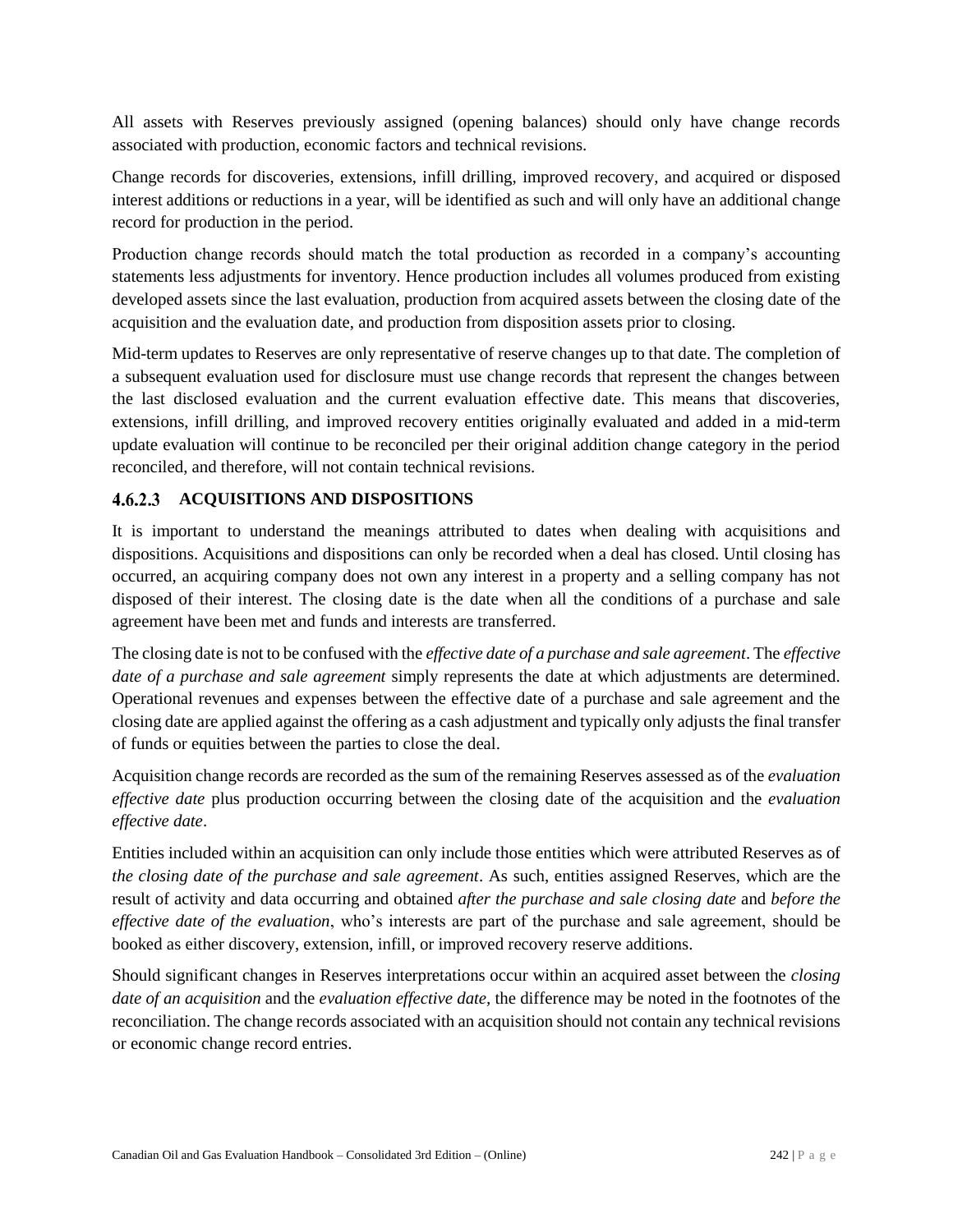An evaluator needs to be aware that a purchaser may acquire an asset for reasons other than the Reserves and values which may be assessed under evaluation and reporting guidance. Hence there is no correlation between the Reserves and value assigned in an evaluation and the purchase price.

Disposition change records similarly record the Reserves remaining on the disposition interests as of the closing date of the disposition.

The reduction in Reserves estimates as a result of selling all or a portion of an interest should be recorded at the *closing date of the purchase and sale agreement*. Production occurring between the last evaluation date and the closing date is included as production in the change records of the entity.

### **SPECIAL RESERVES CHANGES**

**a. Changes in Reserves Category from Probable to Proved.** For Reserves assigned to an exploration discovery, a drilling extension, infill drilling, or an improved recovery project, that are initially categorized as probable only, they should be categorized as a proved addition, in the same reserves change category, in the year when the Reserves are categorized as Proved. For multiphased improved recovery projects, the recategorization of phases from probable to proved would result in a proved addition for that phase in the same Reserves change category in the year when the Reserves are reclassified as proved.

Any subsequent changes to the Proved Reserves assignment should be recorded as a technical revision.

In specific cases, where Proved Reserves were not assigned for economic or technical reasons, and in subsequent years are categorized as Proved Reserves, the Proved Reserves should be recorded as a technical revision.

**b. Changes in Reserves Category from Possible to Probable to Proved.** For Reserves assigned to an exploration discovery, a drilling extension, infill drilling, or an improved recovery project, that are initially categorized as possible only, they should be categorized as a proved or probable addition, in the same reserves change category, in the year when the Reserves are categorized as proved or probable. For multi-phased improved recovery projects, the recategorization of phases from possible to probable to proved would result in a proved or probable addition for that phase in the same Reserves change category in the year when the Reserves are categorized as proved or probable.

Any subsequent changes to the Proved or Probable Reserves assignment should be recorded as a technical revision.

In specific cases, where Proved or Probable Reserves were not assigned for economic or technical reasons, and in subsequent years are categorized as Proved or Probable Reserves, the Proved or Probable Reserves should be recorded as a technical revision.

**c. Changes in Development Status:** Changes to the production status between proved producing, proved non-producing, proved undeveloped, etc. are not usually included in the Reserves reconciliation. Evaluators may choose to create sub-categories for the transfer of Reserves between different production statuses and change categories must have sufficient granularity to support a company's disclosure requirements.